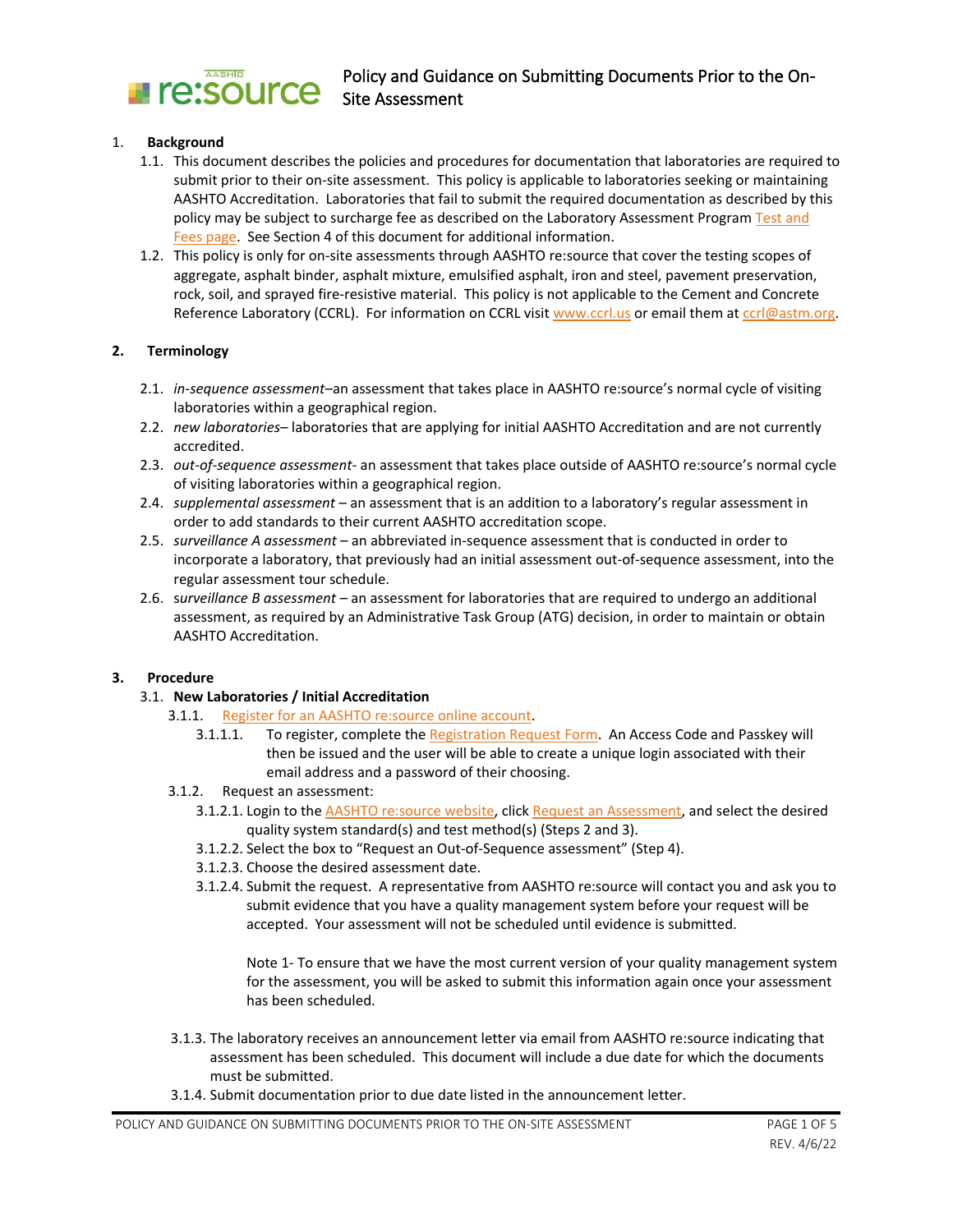- 3.1.4.1. Navigate to your laboratory's home page on the AASHTO re:source website and scroll to the section of the page entitled "Laboratory Assessment History" and locate the "Pre-Assessment" button for the requested assessment.
- 3.1.4.2. Submit the following required documents on the Accreditation Events page on the AASHTO re:source website:
	- License Number for the Registered Professional Engineer (P.E.) who has overall technical responsibility for the laboratory or ATG number for previous approval of a non-P.E. (see Note 2)
	- Quality System Policies and Procedures (Quality Manual)- Conforming to the requirements of AASHTO R 18 and any ASTM quality system standards (see Note 3)
	- A current organizational chart
	- Evidence of technician certification, if necessary, to meet the requirements of any requested ASTM quality system standards C1077, D3666, D3740, and E329 (see [AASHTO Accreditation Policy on Certifications](http://aashtoresource.org/docs/default-source/publicdocuments/aap-pandg-certification-review.pdf?sfvrsn=21) for additional information).

**Note 2**- Section 3.4 of the [AASHTO Accreditation Program Procedures Manual for](http://aashtoresource.org/docs/default-source/publicdocuments/aap-procedures-manual.pdf?sfvrsn=19)  [Accreditation of Construction Materials Testing Laboratories](http://aashtoresource.org/docs/default-source/publicdocuments/aap-procedures-manual.pdf?sfvrsn=19) requires the Technical Director, however named, to be a registered engineer or a person with equivalent science-oriented education or experience. If the Technical Director is not a registered professional engineer, their qualifications will be reviewed by AASHTO re:source's Administrative Task Group (ATG) for approval. Additional questions regarding this approval process should be sent to [aap@aashtoresource.org.](mailto:aap@aashtoresource.org)

**Note 3-** A Quality Manual typically contains policies and procedures as described in Table 1. It is not necessary for a laboratory to submit records (training, equipment, internal audits, management reviews) prior to the on-site assessment. These items will be reviewed on-site.

3.1.4.3. Laboratories that fail to submit the required documentation prior to the established due date will have their documentation reviewed on-site during the assessment. A surcharge fee as described on the Laboratory Assessment Program [Test and Fees page](http://aashtoresource.org/lap/tests-and-fees) will be added to the invoice for the assessment.

# 3.2. **In-Sequence Assessment / Currently Accredited / Surveillance A Assessments**

- 3.2.1. Request an assessment:
	- 3.2.1.1. Login to the [AASHTO re:source website,](http://www.aashtoresource.org/) clic[k Request an Assessment,](http://aashtoresource.org/lap/assessment) and select the desired quality system standard(s) and test method(s) (Steps 2 and 3).
- 3.2.2. Submit the request.
- 3.2.3. The laboratory receives an announcement letter via email from AASHTO re:source indicating that assessment has been scheduled. This document will include a due date for which the documents must be submitted.
- 3.2.4. Submit documentation prior to due date listed in the announcement letter.
	- 3.2.4.1. Navigate to your laboratory's home page on the AASHTO re:source website and scroll to the section of the page entitled "Laboratory Assessment History" and locate the "Pre-Assessment" button for the requested assessment.
	- 3.2.4.2. Submit the following required documents on the Accreditation Events page on the AASHTO re:source website:
		- License Number for the Registered Professional Engineer (P.E.) who has overall technical responsibility for the laboratory or ATG number for previous approval of a non-P.E. (see Note 2)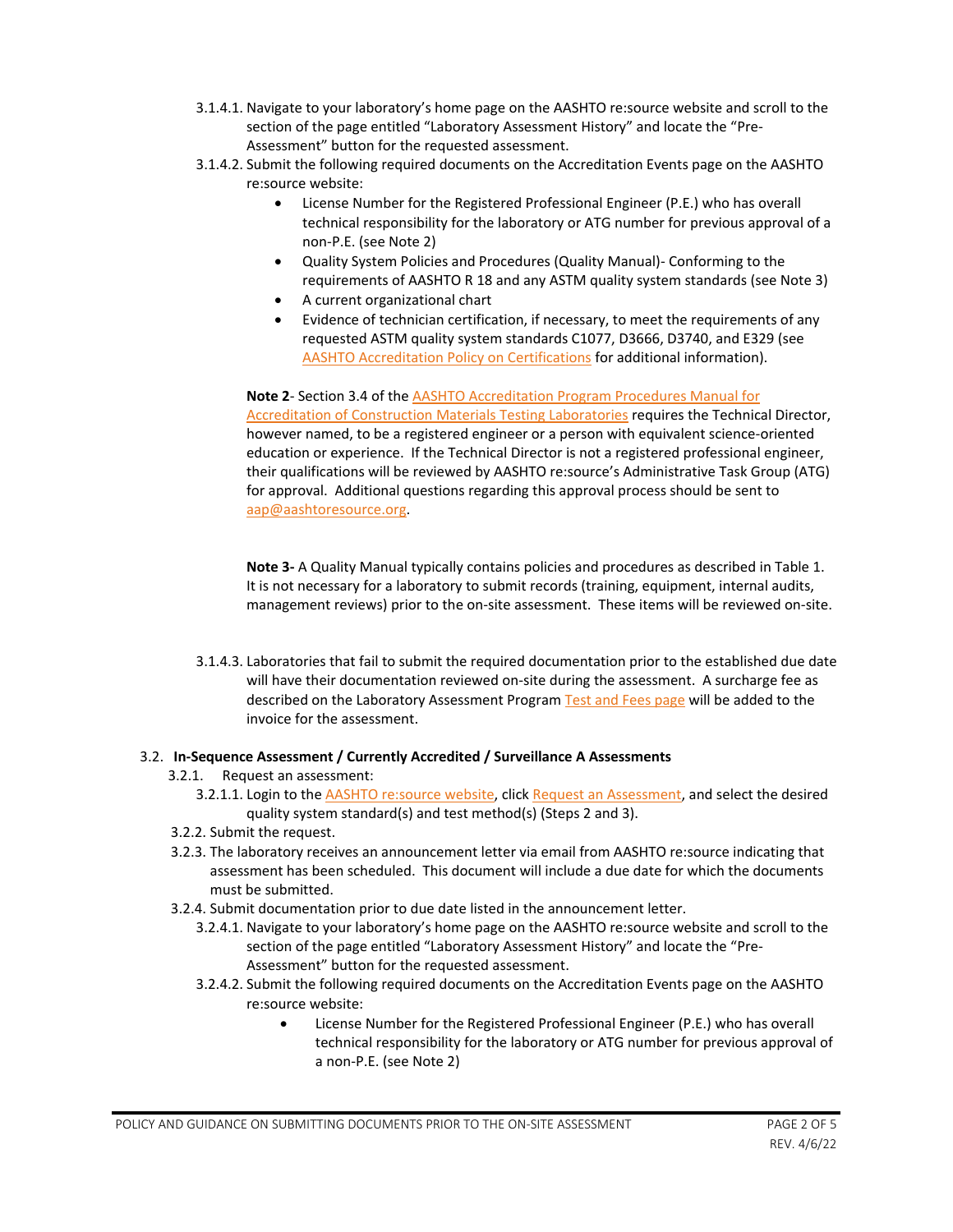- Quality System Policies and Procedures (Quality Manual)- Conforming to the requirements of AASHTO R 18 and any ASTM quality system standards (see Note 3)
- A current organizational chart
- Evidence of technician certification, if necessary, to meet the requirements of any requested ASTM quality system standards C1077, D3666, D3740, and E329 (see [AASHTO Accreditation Policy on Certifications](http://aashtoresource.org/docs/default-source/publicdocuments/aap-pandg-certification-review.pdf?sfvrsn=21) for additional information).

Note 4- A Quality Manual typically contains policies and procedures as described in Table 1. It is not necessary for a laboratory to submit records (training, equipment, internal audits, management reviews) prior to the on-site assessment. These items will be reviewed on-site.

Note 5- Section 3.4 of th[e AASHTO Accreditation Program Procedures Manual for](http://aashtoresource.org/docs/default-source/publicdocuments/aap-procedures-manual.pdf?sfvrsn=19)  [Accreditation of Construction Materials Testing Laboratories](http://aashtoresource.org/docs/default-source/publicdocuments/aap-procedures-manual.pdf?sfvrsn=19) requires the Technical Director, however named, to be a registered engineer or a person with equivalent science-oriented education or experience. If the Technical Director is not a registered professional engineer, their qualifications will be reviewed by AASHTO re:source's Administrative Task Group (ATG) for approval. Additional questions regarding this approval process should be sent to [aap@aashtoresource.org.](mailto:aap@aashtoresource.org)

- 3.2.4.3. Laboratories that fail to submit the required documentation prior to the established due date will have their documentation reviewed on-site during the assessment. A surcharge fee as described on the Laboratory Assessment Program [Test and Fees page](http://aashtoresource.org/lap/tests-and-fees) will be added to the invoice for the assessment.
- 3.3. **Supplemental Assessment-** Supplemental Assessments are typically completed remotely. See th[e Policy](http://aashtoresource.org/docs/default-source/publicdocuments/policy-and-guidance-on-remote-assessments.pdf?sfvrsn=15)  [and Guidance on Remote Assessments](http://aashtoresource.org/docs/default-source/publicdocuments/policy-and-guidance-on-remote-assessments.pdf?sfvrsn=15) for information on Document Submittal.

## 3.4. **Surveillance B Assessment**

- 3.4.1. Request an assessment:
	- 3.4.1.1. Login to the [AASHTO re:source website,](http://www.aashtoresource.org/) clic[k Request an Assessment,](http://aashtoresource.org/lap/assessment) and select the quality system standard(s) and test method(s) as required by the AASHTO Accreditation Program and/or AASHTO re:source (Steps 2 and 3).
	- 3.4.1.2. Select the box to "Request an Out-of-Sequence assessment" (Step 4).
	- 3.4.1.3. Choose the desired assessment date.
- 3.4.1.4. Submit the request.
- 3.4.2. Submit Documentation:
	- 3.4.2.1. Navigate to your laboratory's home page on the AASHTO re:source website and scroll to the section of the page entitled "Laboratory Assessment History" and locate the "Pre-Assessment" button for the requested assessment.
	- 3.4.2.2. Submit the required documents and records as described on the Accreditation Events page.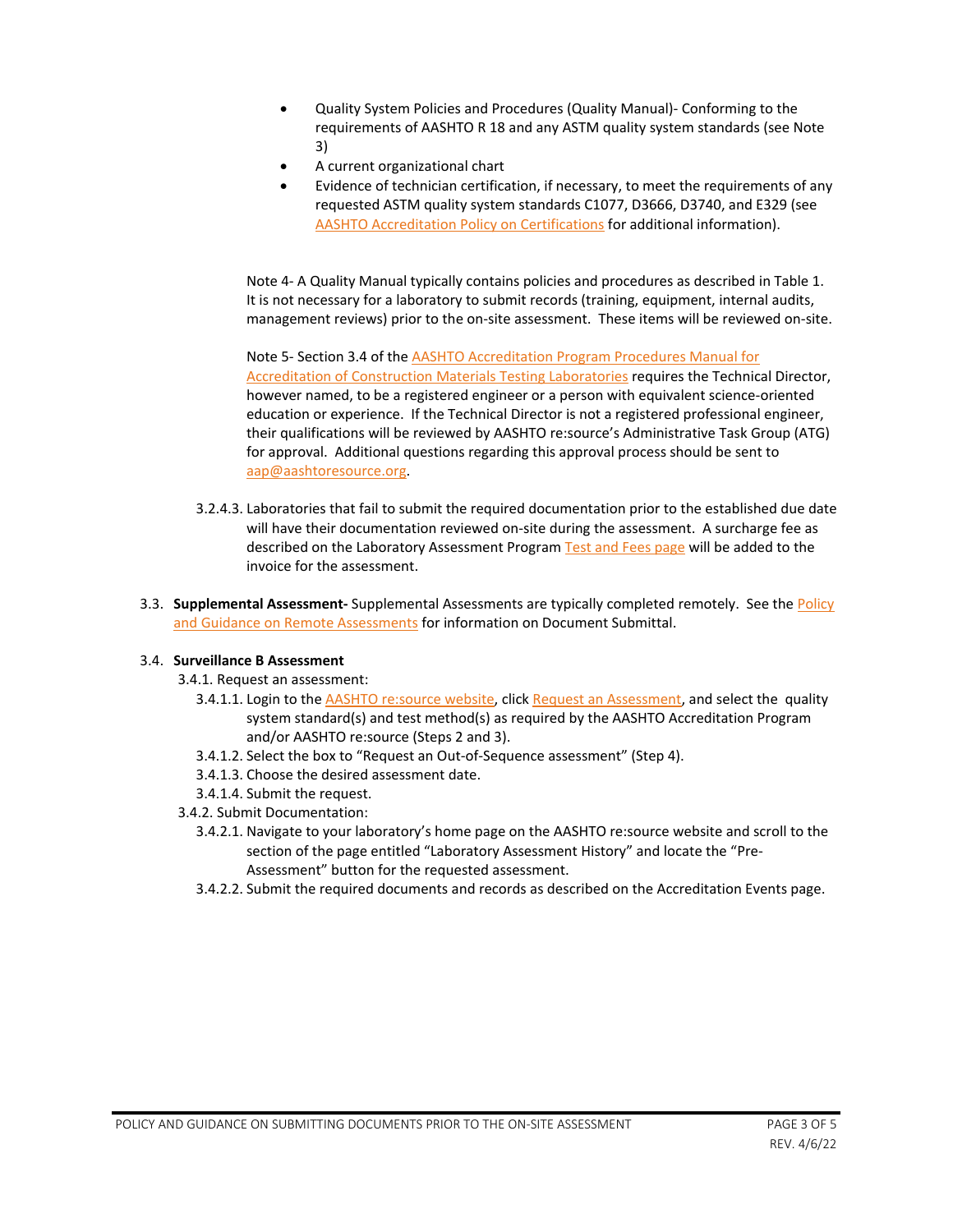| <b>Quality Management System Component</b>                                       | <b>Quality System</b><br><b>Standard</b> |
|----------------------------------------------------------------------------------|------------------------------------------|
| Organization and Management Structure                                            | AASHTO R 18                              |
| Organizational Chart                                                             | AASHTO R 18                              |
| <b>Position Descriptions</b>                                                     | AASHTO R 18                              |
|                                                                                  | ASTM D3740*                              |
| <b>Biographical Sketches</b>                                                     | AASHTO R 18                              |
|                                                                                  | ASTM D3666*                              |
| Procedures for Training Staff                                                    | AASHTO R 18                              |
| Procedures for Ensuring Staff Competency                                         | AASHTO R 18                              |
|                                                                                  | ASTM D3740*                              |
| <b>Procedures for Internal Audits</b>                                            | AASHTO R 18                              |
|                                                                                  | ASTM D3666*                              |
|                                                                                  | ASTM D3740*                              |
| Procedures for Corrective Action When Nonconforming                              | AASHTO R 18                              |
| Work is Discovered                                                               | ASTM C1077*                              |
| Policies on Records Retention                                                    | AASHTO R 18                              |
|                                                                                  | <b>ASTM E329*</b>                        |
| Procedures for Ensuring Equipment Calibration,                                   | AASHTO R 18                              |
| Standardization, Check and Maintenance Activities are                            |                                          |
| Performed on Time                                                                |                                          |
| Procedure for Storage, Retention, and Disposal of Test<br>Samples                | AASHTO R 18                              |
| Procedure for Producing Test Reports                                             | AASHTO R 18                              |
| <b>Policy Regarding Subcontracting</b>                                           | AASHTO R 18                              |
| Procedures for Monitoring the Validity of Test Results                           | AASHTO R 18                              |
|                                                                                  | ASTM D3666*                              |
| Procedures for Transfer of Samples (Aggregate) to From                           | ASTM C1077                               |
| the Field to the Laboratory                                                      |                                          |
| Procedures for Ensuring Quality of External Services                             | ASTM C1077                               |
| <b>Typical Test Report Forms</b>                                                 | ASTM D3666                               |
| List Showing Applicable Dates of Qualification,                                  | ASTM D3740                               |
| Accreditations, and Recognition of the Agency by Others                          |                                          |
| Procedures to Ensure the Protection of Clients'                                  | ASTM E329                                |
| Confidential Information                                                         |                                          |
| Quality Policy Statement and Policies and Objectives for                         | ASTM E329                                |
| Commitment to Good Practice and Quality of Inspection or                         |                                          |
| <b>Testing Services</b>                                                          |                                          |
| <b>Procedures for Document Control</b>                                           | ASTM E329                                |
| Identification of Agency's Approved Signatories                                  | ASTM E329                                |
| Agency's Scope of Inspection or Testing                                          | ASTM E329                                |
| Procedures for Review of All New Services                                        | ASTM E329                                |
| Procedures for Departures from Documented Policies,                              | ASTM E329                                |
| Procedures, or Standards                                                         |                                          |
| Procedure for Purchase, Reception, and Storage of<br><b>Consumable Materials</b> | ASTM E329                                |

*Table 1: Typical Components of a Quality Management System by Standard*

\**Laboratories must meet the requirements of AASHTO R 18 as a prerequisite to any ASTM quality management system standards. In some cases, the ASTM Quality System Standard contains additional requirements beyond those stated in AASHTO R 18 for a particular component.*